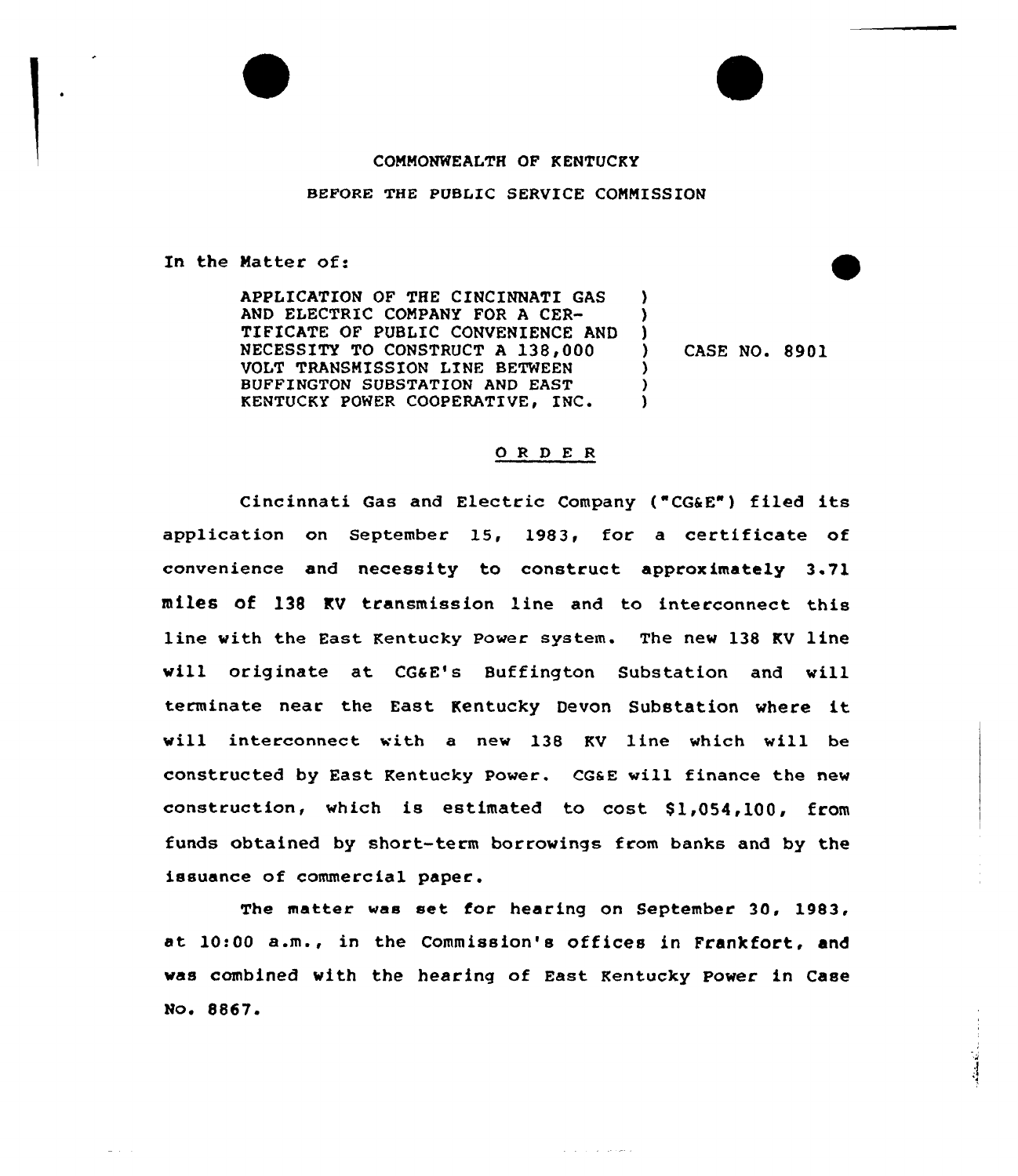The hearings were held as scheduled. There were no intervenors and all parties were present for offering testimony and responding to cross-examination. The commission requested a copy of the interconnection agreement between CQaE and East Kentucky Power and both parties agreed to furnish it as soon as it was completed. The agreement was filed with the Commission on April 17, 1984.

The Commission, after considering the evidence of record and being advised, is of the opinion and finds that:

l. The construction of the proposed l38 KV interconnection between East Kentucky Power and CG6E will benefit both utilities by achieving the following:

- (a) improvement of area reliability.
- (b) Stabilizing and improving area voltage during certain outage conditions.
- (c) Allow power interchanges between utilities and wheeling capability with a third party utility.
- (d) Eliminate or reduce the construction of redundant sub-transmission facilities to serve isolated service areas.
- (e) Allow the deferment of certain construction projects which otherwise would be required at earlier dates.

2. Public convenience and necessity require the construction by CGaE of the additions to its existing plant,

 $-2-$